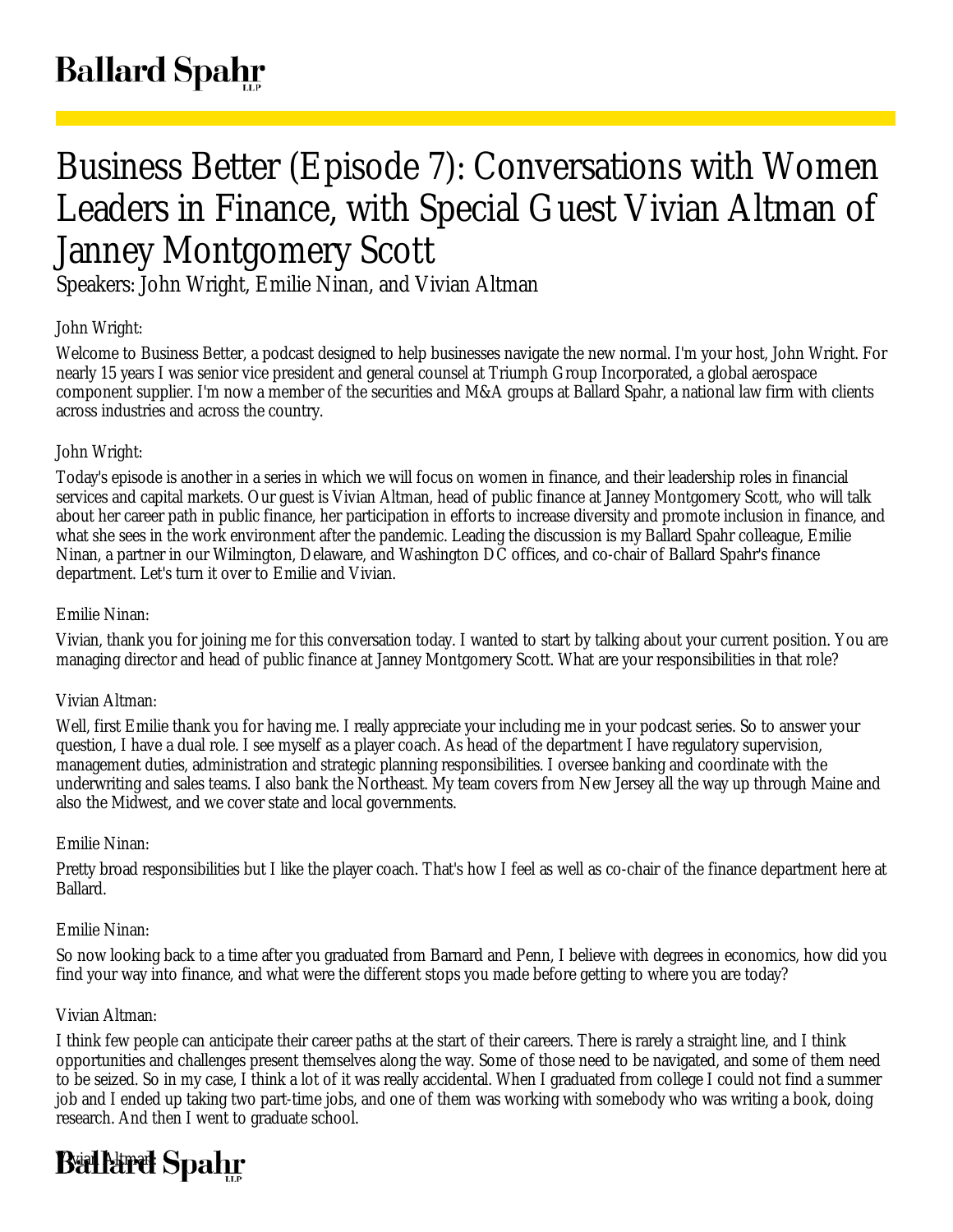www.ballardspahr.com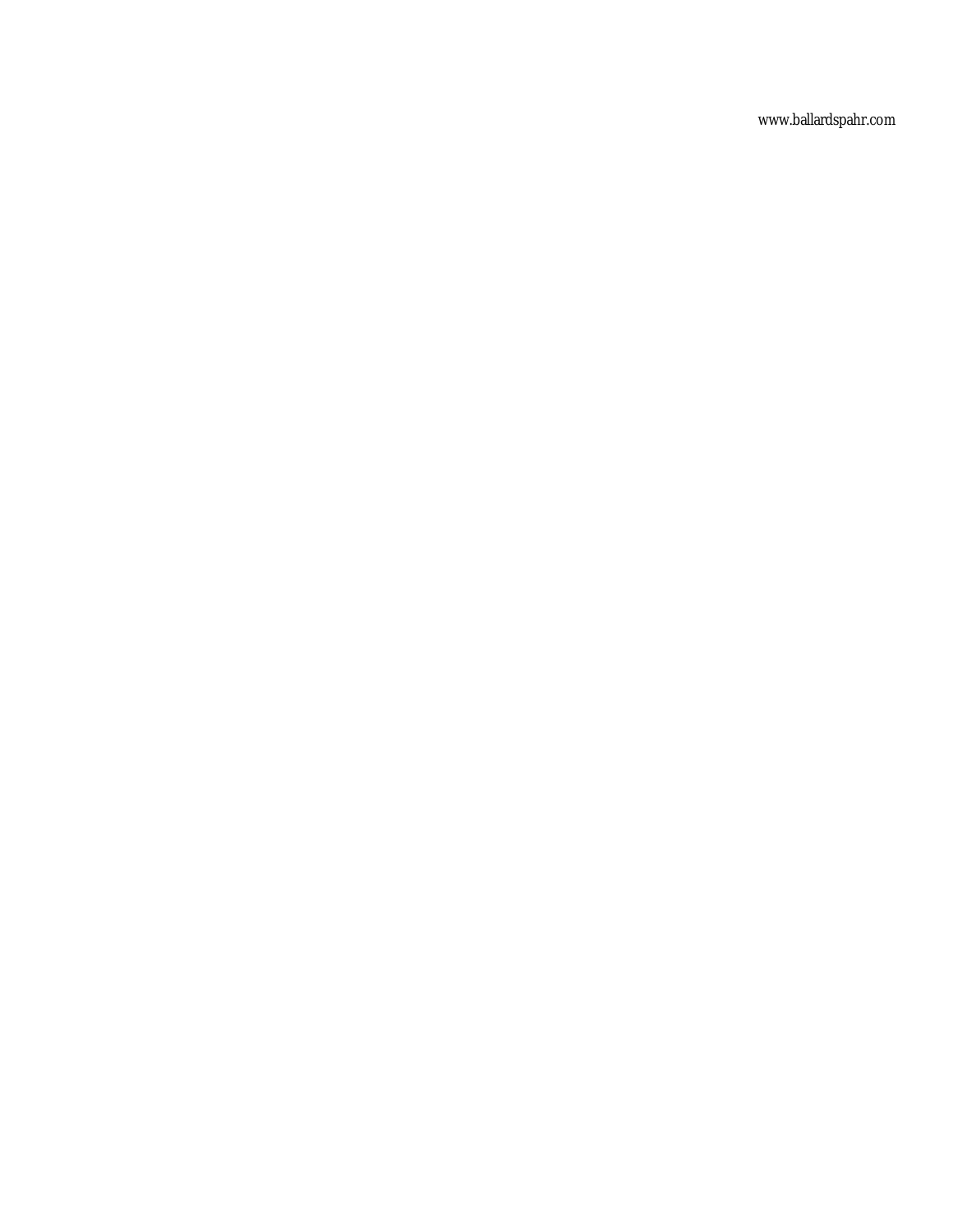And when I was leaving my master's program and I was sending out letters, looking for a job, because there was no internet then, I offered to submit some letters or bring letters to the post office for a friend who was sending letters to L.F. Rothschild, and that was the place that the person writing the book worked. And so I sent him a letter too, figuring why not. And he brought me in and we had a conversation and I really had no idea what any of this was about. And so I asked, what are we talking about really? And he said, well, this is public finance and this is an investment bank. And I talked to a couple of other people and a couple of weeks later, they made me an offer and I decided it sounded interesting as opposed to the roles in econometric forecasting that I was looking at, in keeping with the economics theme. So I took the role in public finance and the rest is history. I never left. I clearly enjoyed public finance. And what I think most people like is the intersection of policy and business and government, and so I seized an opportunity.

#### Emilie Ninan:

And then where did you go from there? I know you had left and then I think started a financial advisory company and you made some stops before coming back.

## Vivian Altman:

Right. So, Rothschild blew up. I guess that's the best way to put it. And I looked at a couple of options and decided to stay with my Rothschild family, and with some other Rothschild refugees. We went to what was then Marine Midland Bank and started and negotiated an underwriting group. They had just been acquired by HSBC. That did not really work for me, and went to a minority firm and helped them to establish a New York presence. And after a year of that I was really burned out and had the opportunity to establish my own financial advisory firm as you mentioned, really through the support of a client who encouraged me. And to your point there, I maintained that financial advisory firm for 15 years, which was pretty remarkable looking back on it now as a sole practitioner. And after 15 years in that practice I got a call from J.P. Morgan and they were interested. And after some back and forth and negotiation I made the decision to go back to the underwriting platform at a large firm. Part of that was that my children were older at that point and I had more flexibility to go back to a role that required travel and a greater commitment of time away from home. And I did that.

#### Vivian Altman:

That also didn't work out completely the way I had planned. And so in 2007, along with a variety of other things that were going on in our marketplace, I left there. Was connected through a friend to the mayor of Edison, New Jersey. I hadn't really thought about a role in local government, but he was a relatively newly elected Asian-American person who was really intelligent and exciting, and offered me the opportunity to do redevelopment and economic development work. And with an interest in working with him, I took on that role but unfortunately he lost his primary and my real interest was working with him, and so I, by 2009, took a look again back at public finance and had the opportunity to join Janney, and so I came back to public finance and I've been here ever since.

#### Emilie Ninan:

Yeah, it sounds like you've really come full circle so I always like hearing about the journey that gets to where you are and all the different things you can do along the way. And I find it interesting that you said that you didn't really know about public finance when you started, and that's certainly how I felt coming out of law school. We didn't really learn about public finance then. And it was only when I started working and in my summer jobs that I even knew that it was an area of practice and I really enjoyed, and still enjoy that working group atmosphere where it feels like a very win-win situation as opposed to adversarial. So I'm glad we both [inaudible 00:08:38] over there.

#### Vivian Altman:

Another opportunity that I had, was I had the opportunity to work on two boards in New Jersey that were issuer boards, and that really gave me another perspective as a practitioner and a professional in our industry, because I feel I have the perspective of an issuer. So I served for a long time on the New Jersey Educational Facilities Authority, and then for a couple of years on the Transportation Trust Fund Authority. And it was very interesting to have the insight from an issuer and the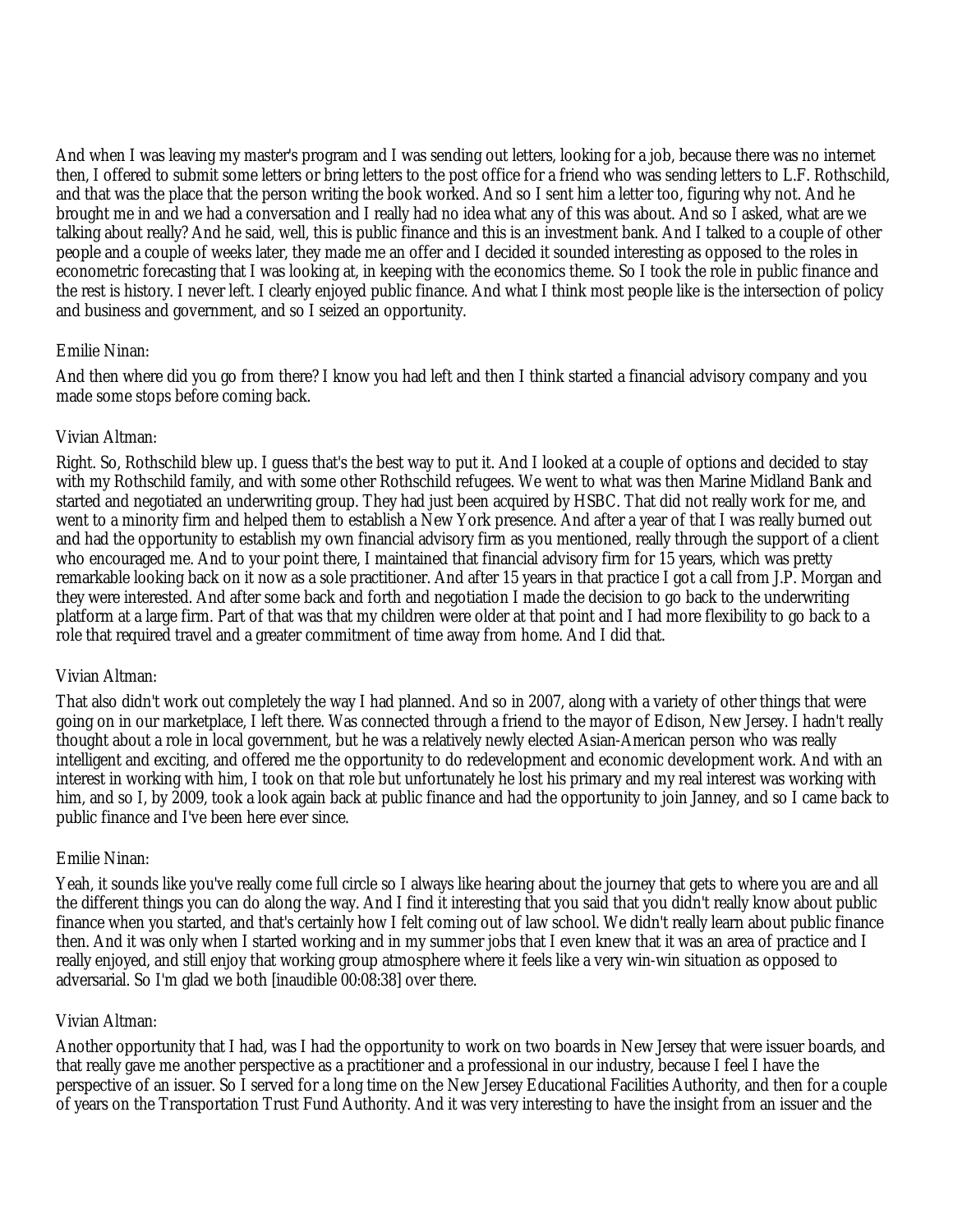selection process for professionals, but also on the transaction side, looking at the considerations and the concerns from the other side of the table, so to speak.

#### Emilie Ninan:

Yeah, that's a great perspective to have. So in addition to your role at Janney, you are also co-president of the Northeast Women in Public Finance. Can you talk a little bit about this organization, and why it's been worthy of your time and energy?

#### Vivian Altman:

Well, I am a product of an all-girls school and also of a woman's college, and maybe that is why I have such a strong passion for women's rights and equality. And maybe it's more likely that it's just because as a woman in business and in the world at large, I expect to have the same opportunities and access based on my capabilities as any man does. And public finance has given me much more than a career and a paycheck, and I believe it is my responsibility to give back, and reach back to those coming up behind me. The organization is centered around providing programming, networking, and mentoring opportunities for women in the industry. And as a nondiscriminatory association, men do participate as well. And as a result, I think of the quality of our events, 30% of our attendees are men. And I think it's been a great place for women in, particularly in this region, to become associated and have access to one another and to information. So I hope it's been a valuable resource to women in our business.

#### Emilie Ninan:

I definitely think it has. I've always thought the programming has been great. I know at a recent event, the Northeast Women in Public Finance, held, is where and your co-president Kim Lyons interviewed Shawn Wooden who's the Connecticut State Treasurer. And he spoke candidly about his experiences as a Black man in America and I thought that was a great program. But not every organization that is a gender-based affinity group, which used to tackle head-on these issues of race and racial injustice. So from your perspective, why is it important to do that?

#### Vivian Altman:

That's a great question, Emilie. I guess I would turn it around and I would ask why isn't every affinity group or business group or social club, or everyone in this country discussing race right now and racism. Most people are now acknowledging that there is a systemic and structural race problem in our country and in our society. And I would say as a white woman, I am trying to be an ally. And perhaps it may be inauthentic for me to be talking about race and racism. And of course my copresident, you referenced Kimberly Lyons, is an African-American woman and together we talk about a lot of the issues that are facing our industry and our country, and this was definitely something that we felt we should bring to the forefront. And so, we have to begin to face the issues, and we have to have the uncomfortable conversations if we're going to really affect real change.

#### Vivian Altman:

Also, I think the Amy Cooper incident in Central Park in New York is a very relatable example. There are many white women who will perhaps prioritize their race over gender. Amy Cooper could be any colleague down the hall for any of us. Someone who considers herself liberal, who claims not to be prejudiced, but in a moment, demonstrates behavior that is motivated by racism. And we need to be actively anti-racist in all parts of our lives, and certainly in the workplace. So we're going to continue the conversation at Northeast Women in Public Finance. We plan to have two more events on race. And also to continue our Black History Month program in February, on women in the industry.

#### Emilie Ninan:

I think that's terrific and I'm looking forward to that additional programming.

### Emilie Ninan: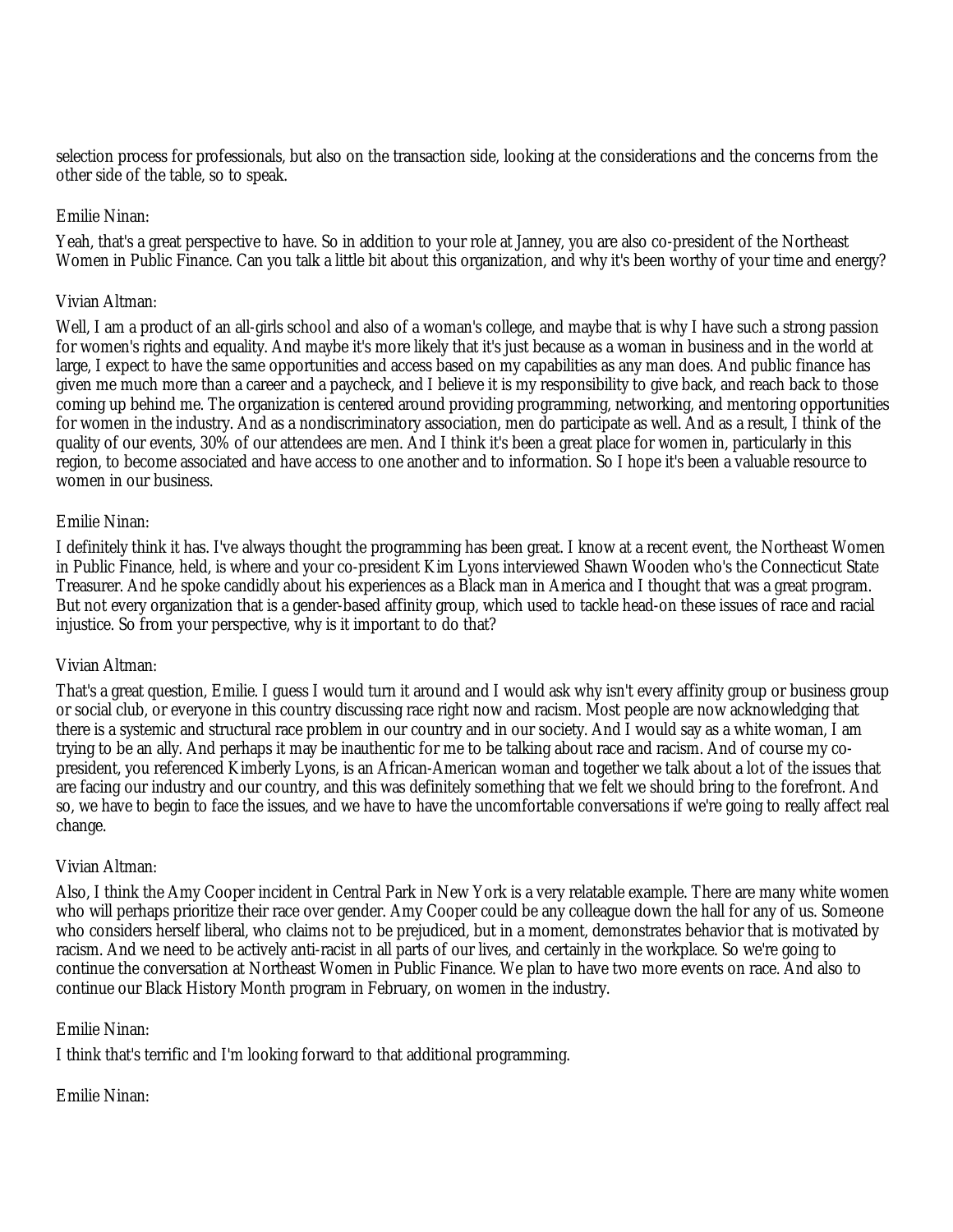Going back to our day jobs for a minute, what can companies like yours or law firms like mine do to increase diversity, equity and inclusion in the workplace? And not just in the entry levels, but also in the mid-range and higher levels of leadership as well?

#### Vivian Altman:

Yeah. I represent capital markets on Janney's Diversity & Inclusion Council, and there are many initiatives we are trying to undertake. And one thing that I feel is very important, like really any aspect of business, is that D&I is not static. Like any other part of our business, it evolves. And as we reach milestones we need to set new targets. As a baseline, we need to provide mentoring and coaching within our firms, making sure that job interviews include a wide and diverse universe of candidates. Whenever possible we should try to purchase from minority vendors, and also educate colleagues around the experiences of our coworkers who may be people of color. We have to support employee resource groups and seek and engage diverse views, and of course, pay attention.

## Vivian Altman:

Recruitment is always challenging, but I think if you really make a sincere effort, there's no reason why you cannot have a diverse pool of candidates. One of the things that makes me bristle is when you hear people say, well so-and-so wasn't a good fit. I hear the word fit and I think, doesn't belong to my country club. Someone needs to either meet the requirements of the role, or not. And so I think that we've reached a point in our careers and in time where there are a lot of people, whether they be attorneys or people in finance that have reached certain levels of success, and there are opportunities to recruit at all levels. And that's diversity. But inclusion is about how people feel, and how people feel in the culture and in the organization. And our firms need to have some consciousness around employees feeling that they belong in our companies.

#### Emilie Ninan:

Yeah, that's great. You obviously have been successful in your personal and professional life to date. You've raised your kids. You've been named a trailblazing woman in public finance. You've attained a high level of achievement in the workplace. So what does success look like for you going forward, and how do you define that for yourself?

#### Vivian Altman:

That's an interesting question. I think at this point, I am trying to grow Janney's bond practice and continue to expand into new regions, to grow through performance into larger roles with our existing clients, and to selectively add additional bankers. If I can do some combination of this in my next chapter, that will feel like success.

#### Vivian Altman:

I said earlier that I owe so much to public finance and I hope to see my younger teammates prosper and develop. And also to see the more junior members of Northeast Women in Public Finance grow and advance as well.

#### Emilie Ninan:

Well, I'm sure given your track record, you will be successful in that way so I look forward to what's coming next.

#### Emilie Ninan:

We have a little more time together so I'm going to ask you this kind of fun question. A couple of weeks ago, I had my first inperson closing in six and a half months.

Vivian Altman:

Remarkable.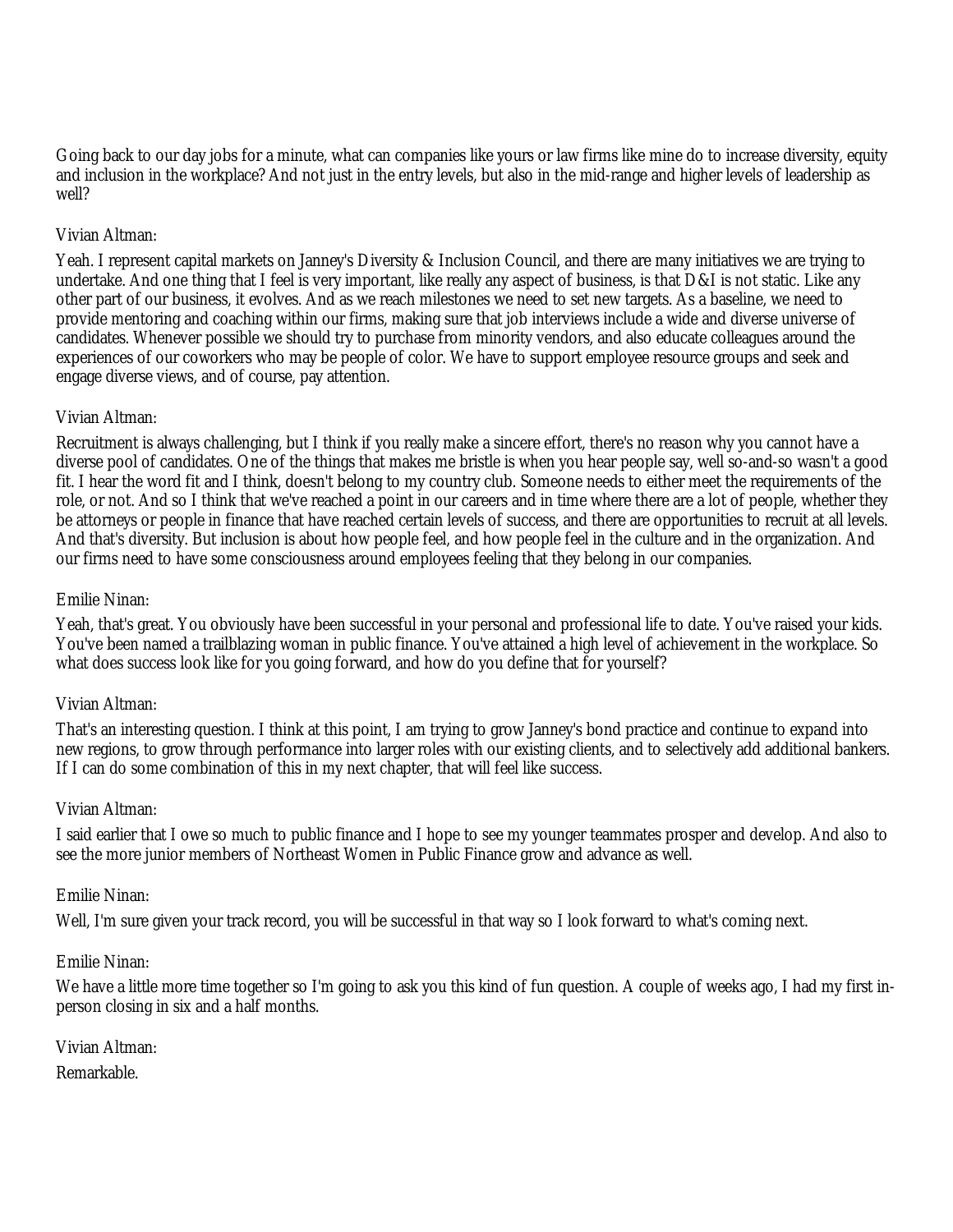#### Emilie Ninan:

It was at a law firm so I wore business attire, which was fine, except I also had to wear heels. And I had been home and barely worn shoes in the prior six months so I could feel my legs rebelling, and my calves were actually twitching, initially. So what do you think the fate of high heels are post-pandemic? I know some women who can't wait to have a reason to put their heels back on, and I know others who can't wait to trash them. So where are you on that spectrum?

#### Vivian Altman:

I have not worn real shoes in seven months. I don't know. I think that after, assuming that we do go back to some normalcy, I think people are going to enjoy returning to getting dressed for work again. I think that people are probably going to be tired of sweatpants and super-casual attire. I think once people's calves get readjusted to heels, people will resume wearing heels. I think there'll be some interim phasing of that with sneakers or, the shorter intervals of time. But I think that people will welcome resuming a more formal work attire again. I think this kind of casual look will have gotten old by then. I don't know. How did you feel being at the closing and being dressed like a professional again?

#### Emilie Ninan:

It actually felt pretty good. I know I noticed that. I agree with you. I'm not getting rid of my heels yet. I'm also thinking that we need to get together again for close. I mean, we did a lot of closings and mail even before COVID. Back when I first started working, there were all these in-person working group meetings and closing dinners and we don't really see that so much anymore anyway, pre-COVID. But it was nice to get out and have a reason to get dressed.

#### Vivian Altman:

I think something has been lost. Again, as you said, pre-COVID we don't have as many working group meetings or connections in person. And I think something has been lost. I think that the business that we're in is very congenial and collegial. And despite being competitors, we all really have a strong community and we all know one another. And a lot of that I think has, well, has been missed over time when we have had the, through technology, the ability to meet virtually wellbefore COVID when documents are done purely electronically or through conference calls. I mean, there are deals that, we don't even have conference calls on documents. We just exchange comments. And there is something to be said about having relationships and developing a rapport with not only the client, but with the rest of the working group.

#### Emilie Ninan:

Yeah, I agree. I miss that. So I actually really enjoyed getting back out there.

#### Emilie Ninan:

So we can end with this. Knowing what you know now, what advice would you give your younger self?

#### Vivian Altman:

Many things. One, I think just when you think you've got it down and you understand the game, they change the rules. Regulations change, your clients leave their posts, your boss leaves. 100-year pandemics come. Companies merge, interest rates gyrate. I think the only thing that is constant is change, and you have to be able to adapt and chart a new course, and always figure out a way to persevere. Years ago there was that management book, Somebody Moved My Cheese. And they're always moving the cheese. You've got to go figure out where to find it.

#### Vivian Altman:

I think the other thing that I've learned is that nobody will make it happen but you. You referenced Treasurer Wooden and the conversation that Kimberly Lyons and I had with him, and the treasurer said it and so many others have as well, you have to take control and responsibility for your career. And that certainly has been I think, my experience over time. Hopefully you will find a sponsor who will speak up for you when your name comes up, or even better, will bring up your name. But by and